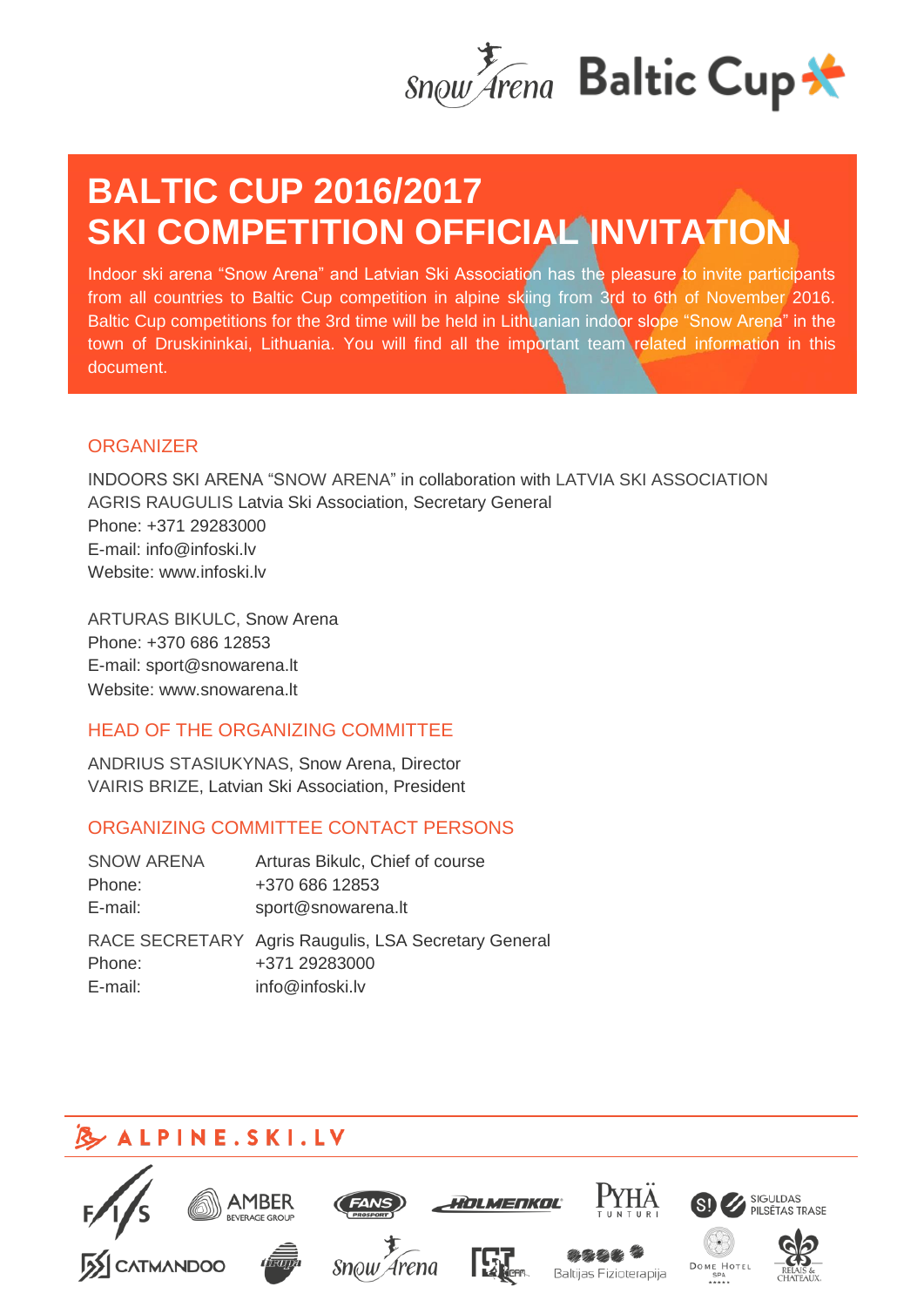

#### ENTRIES

The application for participation can be submitted by an individual person, club or the team captain who represents the specific Ski Association and the athlete. The application must be submitted by an electronic mail to [info@infoski.lv](mailto:info@infoski.lv) to our race secretary. The registration must take place no later than 5 days before the race according to Baltic Cup 2016/2017 alpine ski competition rules, published in [www.infoski.lv](http://www.infoski.lv/) and [www.snowarena.lt.](http://www.snowarena.lt/)

For the FIS races all entries must be sent according to the ICR. All entries must be sent so that the Organizing Committee receives them before the final date of entry. The organizers must have a final and complete list not later than 24 hours before the first draw.

Every entry should include:

- Name, first name, year of birth, National Ski Association;
- An exact definition of the event and age group for which the entry is made.
- Contact information of the team leader or the individual athlete.

#### RACE FACILITY, RACE OFFICE AND TEAM CAPTAINS MEETINGS

Race Office will be located the same place where the races will be held at "Snow Arena" address: Nemuno road 2, Mizarai village, LT-67308, Druskininkai municipality and will work daily from Wednesday, 2<sup>nd</sup> November from 17:00. Race office closes one hour before each team captains meeting. The first team captains meeting will be held on Wednesday, 2<sup>nd</sup> November 20:00.

#### ENTRY FEES

Entry fee of EUR 20.00 per racer per discipline will be charged. NB! According to decisions between number of FIS organizing nations at the FIS Congress 2016 in Calcun Mexico and the FIS Autumn meetings 2016 in Zurich about entry fees at FIS level races, an entry fee will be charged also for all FIS participants. Entry fee for the FIS racers only will include a free lift access.

The results of ENL SL on 04.11.16. will be used as the qualification for the Parallel event (PSL) held right after. To be eligible to qualify of the PSL the racers will be asked to pay an extra EUR 20.00 entry fee and will be placed in an PSL qualification result list with top 16 qualifying for the PSL and receiving prize money. \* More detailed rules for the PSL you will find at the end of this document.

The entry fee has to be paid to the organizing committee at the race office before the TCM of the respective race. Team captains will be asked to confirm their entries and pay the entry fee at the race office at least one hour before the TCM.

#### RULES

Rules for the Baltic Cup 2016/2017 competition will be published at the website www.infoski.lv and www.snowarena.lt

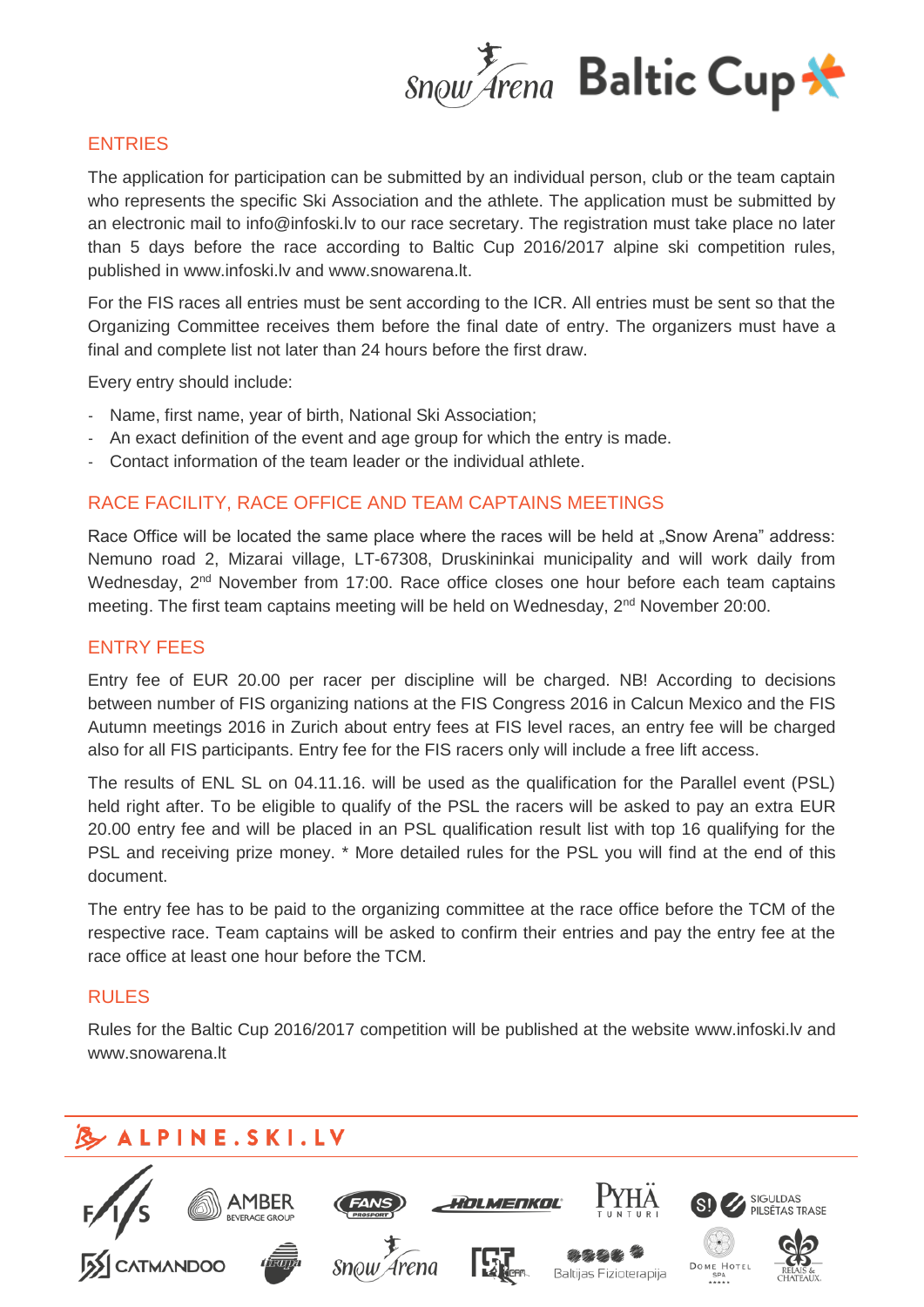

#### **INSURANCE**

Competitors compete on their own liability. National Ski Associations and team officials are responsible for adequate insurance for all their competitors.

#### PROGRAM\*

| <b>Date</b>                     | Program                                                                                                |
|---------------------------------|--------------------------------------------------------------------------------------------------------|
| November 3rd, 2016              | Baltic Cup "Snow Arena" Lithuania Druskininkai. SL FIS ENL U21; E; M.                                  |
| November 4th, 2016              | Baltic Cup "Snow Arena" Lithuania Druskininkai. SL FIS ENL; U21; E; M                                  |
| November 4th, 2016              | Baltic Cup "Snow Arena" Lithuania Druskininkai PSL Top 16 from the<br>4.11. FIS ENL SL and M combined. |
| November 4th, 2016              | 19.00 Opening ceremony, Awards and PASTA PARTY in "Snow Arena"                                         |
| November 4 <sup>th</sup> , 2016 | Team Captains meeting for SL U12; U14; U16 at 20.00                                                    |
| November 5 <sup>th</sup> , 2016 | Baltic Cup "Snow Arena" Lithuania Druskininkai SL U12; U14; U16;                                       |
| November 6 <sup>th</sup> , 2016 | Baltic Cup "Snow Arena" Lithuania Druskininkai SL U12; U14; U16;                                       |

\* Races for U12; U14; U16; Masters, are National level races and will be carried out according to Baltic Cup competition rules 2016-2017, published in www.infoski.lv and www.snowarena.lt FIS points will not be calculated!

\*\* Races for U21 and E will be a FIS ENL SL and will be held according to the FIS ICR only, FIS points will be calculated and all quota regulations will be in place. Specific rules regarding the Baltic Cup 2016-2017 calendar and the overall standings can be found in the Baltic Cup competition rules published in www.infoski.lv and [www.snowarena.lt.](http://www.snowarena.lt/)

\*\*\* The daily program is expected to start with a 3 run SL race for U21; and E. M will take over the SL course after each run. The FIS ENL 3 run SL races will be followed by a 2 run SL races for youth U12; U14; U16 on 5.-6.11.16.

Due to a race schedule and calculation of the Baltic Cup overall standings the Masters racers will have to decide do they want to compete in the Elite FIS or the Masters category. It will not be possible to do both races at the same day on the same course.

\*\*\*\* Time schedules with the exact race programs will be presented in the team captains meetings and depend of the total number of competitors registered before the dead line of the official entries.

## **ALPINE.SKI.LV SIGULDAS** YN MENKAL PILSĒTAS TRASE Arena DOME HOTE Baltijas Fizioterapija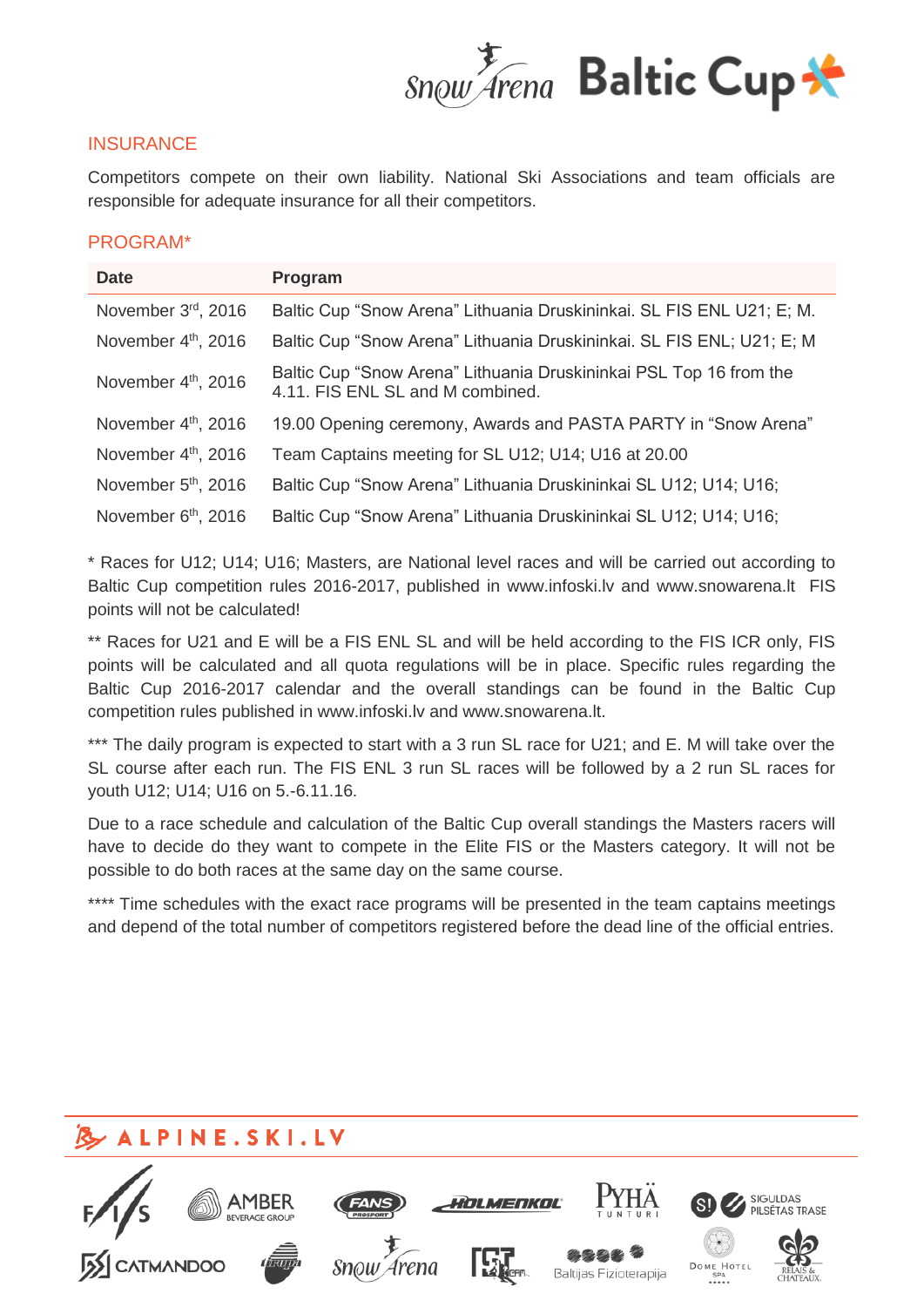

## AGE CATEGORIES

| <b>Group</b>       | <b>Short name</b> | Age                      |
|--------------------|-------------------|--------------------------|
| Elite              | Е                 | Born in 2000 and older   |
| <b>Juniors</b>     | U21               | Born in 1996 - 2000      |
| <b>Masters</b>     | M                 | Born in 1982 and older   |
| Youth under age 16 | U <sub>16</sub>   | Born in 2001 - 2002      |
| Youth under age 14 | U14               | Born in 2003 - 2004      |
| Youth under age 12 | U <sub>12</sub>   | Born in 2005 - 2006      |
| Kids under age 10  | U <sub>10</sub>   | Born in 2007 and younger |

The Baltic Cup competitors are divided into the following age groups.

#### AWARDING

The first three owners of the best results are awarded with Baltic Cup trophies. The best result owners of the 4th, 5th and 6th places are awarded with diplomas.

\*Top 16 of the PSL event will receive prize money.

#### PRE-RACE AND POST-RACE TRAINING

All training before and after the race has to be coordinated with the Chief of Course: Arturas Bikulc, phone: +370 686 12853, e-mail: sport@snowarena.lt.

### SPECIAL PRICES FOR ACCOMMODATION AND CATERING FOR BALTIC CUP PARTICIPANTS

Contact information for reservations: Arturas Bikulc, Phone: +370 686 12853, e-mail: sport@snowarena.lt

#### PRICES

4 Stars Hotel with breakfast: EUR 30.00; 3 Stars Hotel with breakfast: EUR 25.00; Private sector: EUR 10.00 – EUR 20.00'; Lift tickets: EUR 15.00 per day. Meals: EUR 6.00 per meal. Storage/service room: EUR 15.00 per day.

## **ALPINE.SKI.LV**

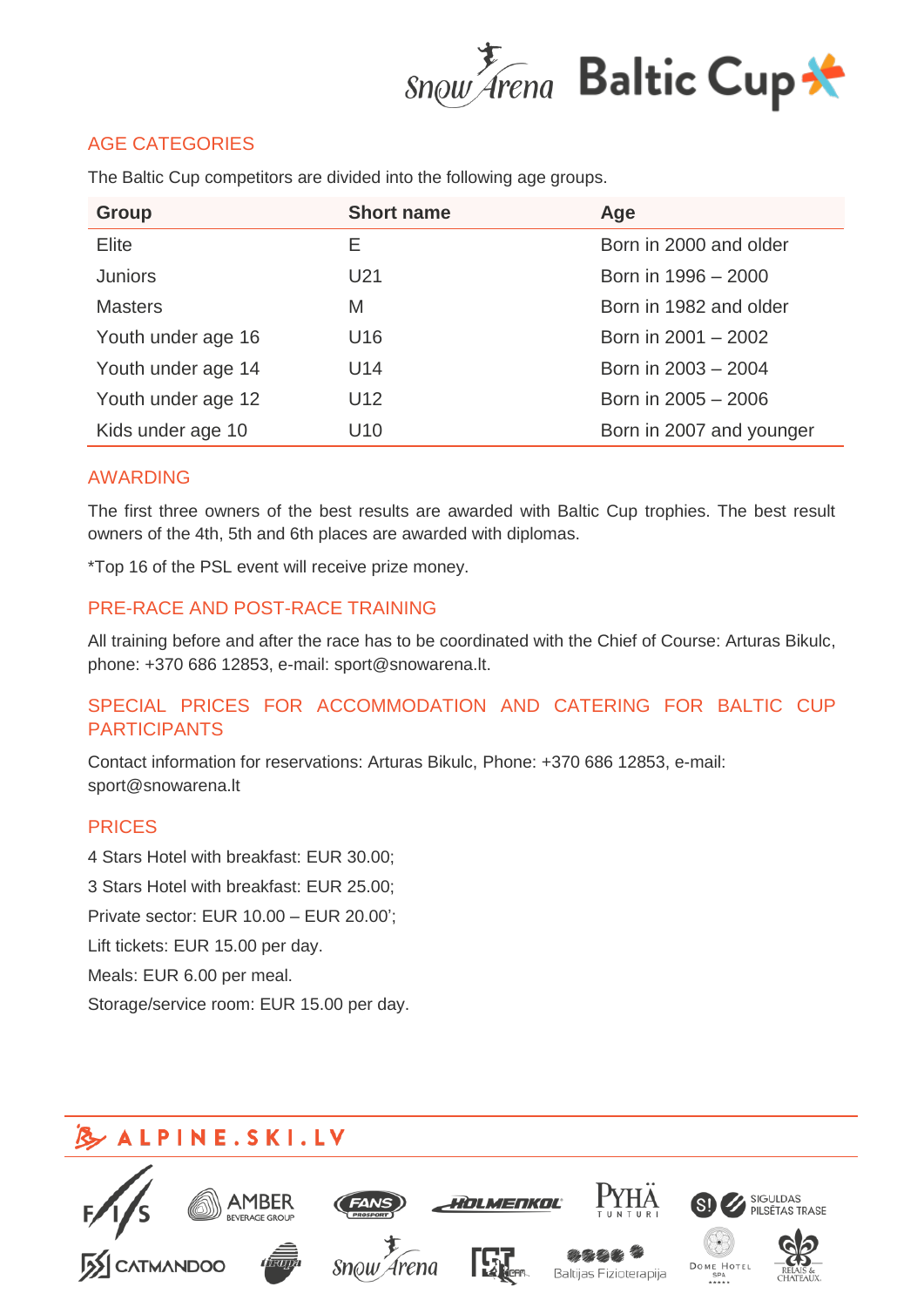

## RULES FOR BALTIC CUP 2016 PARALLEL, PSL SNOWARENA

Adapted rules from the ICR Execution of a Parallel on Two courses will be used for Baltic Cup PSL.

Each heat between two competitors consists of two runs, the two runs competitors change courses for the second run.

ENL SL on 4.11. will be used as a qualification competition, where top 16 best results of the racers from E and M combined that have paid the PSL entry fee, will be entered to the PSL.

Eight heats of competitors will be formed according to the results of the selected qualification race in the following manner:

- Heat 1: 1st and the 16th
- Heat 2: 8th and the 9th
- Heat 3: 3rd and the 14th
- Heat 4: 6th and the 11th
- Heat 5: 5th and the 12th
- Heat 6: 4th and the 13th
- Heat 7: 7th and the 10th
- Heat 8: 2nd and the  $15<sup>th</sup>$

The competitors receive the numbers from 1 to 16 as classified and they keep them until the end of the races.

Start order: following the order of the appended table, from top to bottom. All heats race in succession their first run and then their second.

The lower starting number goes down the red course first, the higher number the blue course. For the second run it is reversed. This same system is used for all rounds including the finals.

In case of only two courses, poles and panels are red for the course on the left and blue for the course on the skier's right. If there are more than two courses, the organizer must use different colors for the other courses such as green and orange. The bottom of the panel must be approx. 1m above the snow.

Competitors having a bye should be permitted one training run on only one of the two courses before the beginning of the race.

The competitors may inspect the course once from top to bottom with skis on. Inspection time 10 minutes.

#### ROUND OF SIXTEEN

Eight winners remain as a result of the first elimination. In other words, those who, in their group, have obtained the lower total for the two runs or possibly two times zero.

## ALPINE.SKI.LV

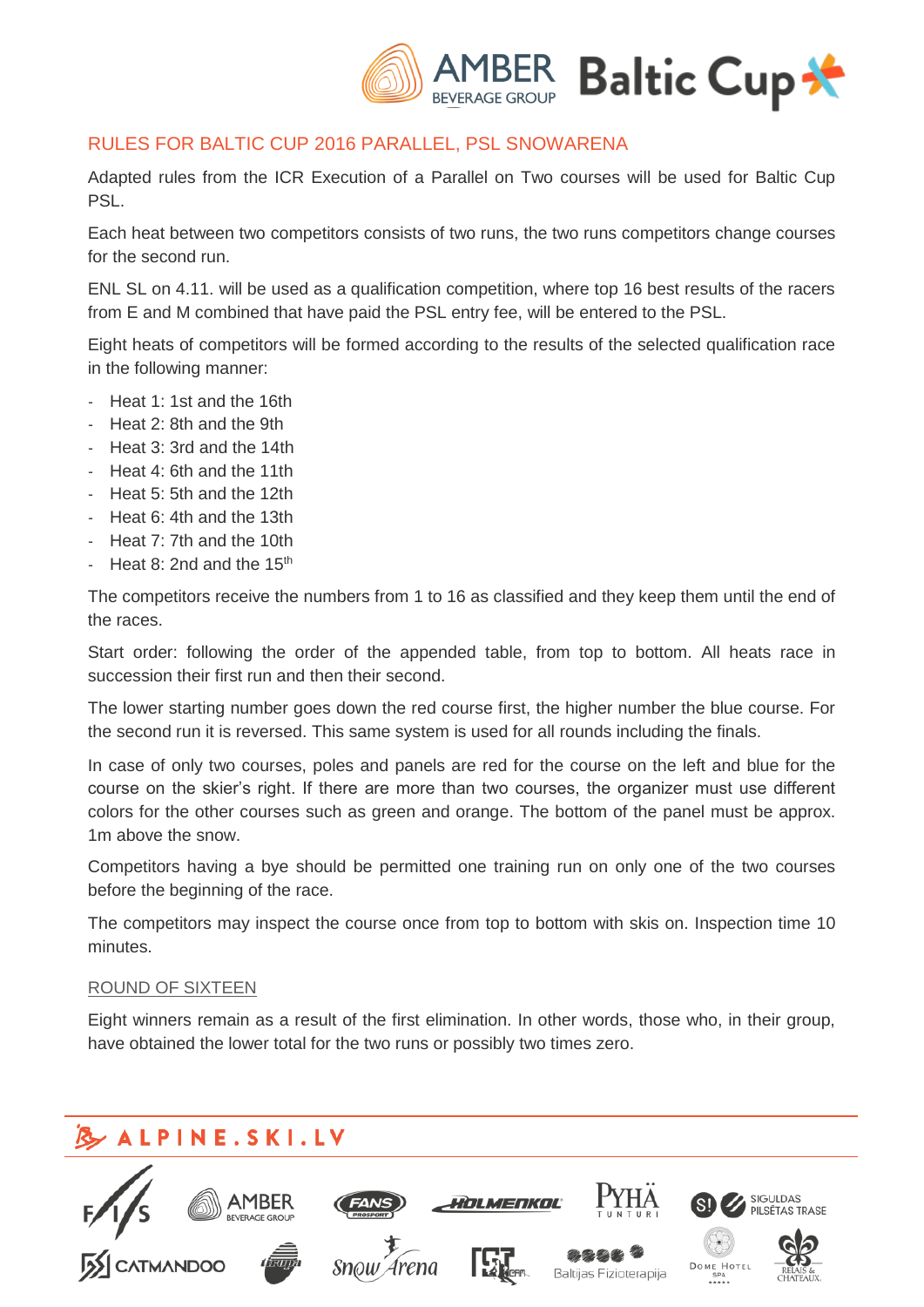

The losing eight competitors receive the same rank 9th and receive their prize money of EUR 50.00.

#### QUARTER FINALS

The eight qualified competitors start according to the start table.

The losing four receive the same rank 5th and the prize money of EUR 100.00.

#### SEMI FINALS

The four qualified athletes start according to the start table.

The losing two athletes receive the same rank 3rd and their prize money of EUR 200.00

#### FINALS

The two qualified athletes race the final.

The losing athlete receives rank 2nd and the prize money of EUR 400.00

The winner of the PSL receives the prize money of EUR 1000.00

#### DISQUALIFICATIONS / DID NOT FINISH

Causes of disqualifications are the following:

- False start
- Changing from one course to another
- Interfering with an opponent, voluntary or not
- Not passing through the gate correctly
- Stepping back is not allowed

Competitor who is disqualified in, or who does not finish the first run of a heat will start the second run with a penalty time.

The competitor who is disqualified in, or does not finish the second run of a heat is eliminated.

If both competitors do not finish the second run, the result of the first run counts. If both were tied, disqualified or did not finish the first run, the competitor who skied the furthest distance in the second run will advance to the next round.

Penalty time; the penalty time will be 0.50 sec. If both competitors are tied after the second run the competitor who wins the second run advances to the next round. If both competitors are disqualified or did not finish the second run the competitor who skied the furthest distance before the disqualification or did not finish advances. If both competitors are disqualified or did not finish at the same gate in the second run then the competitor who won the first run will advance.

## ALPINE.SKI.LV